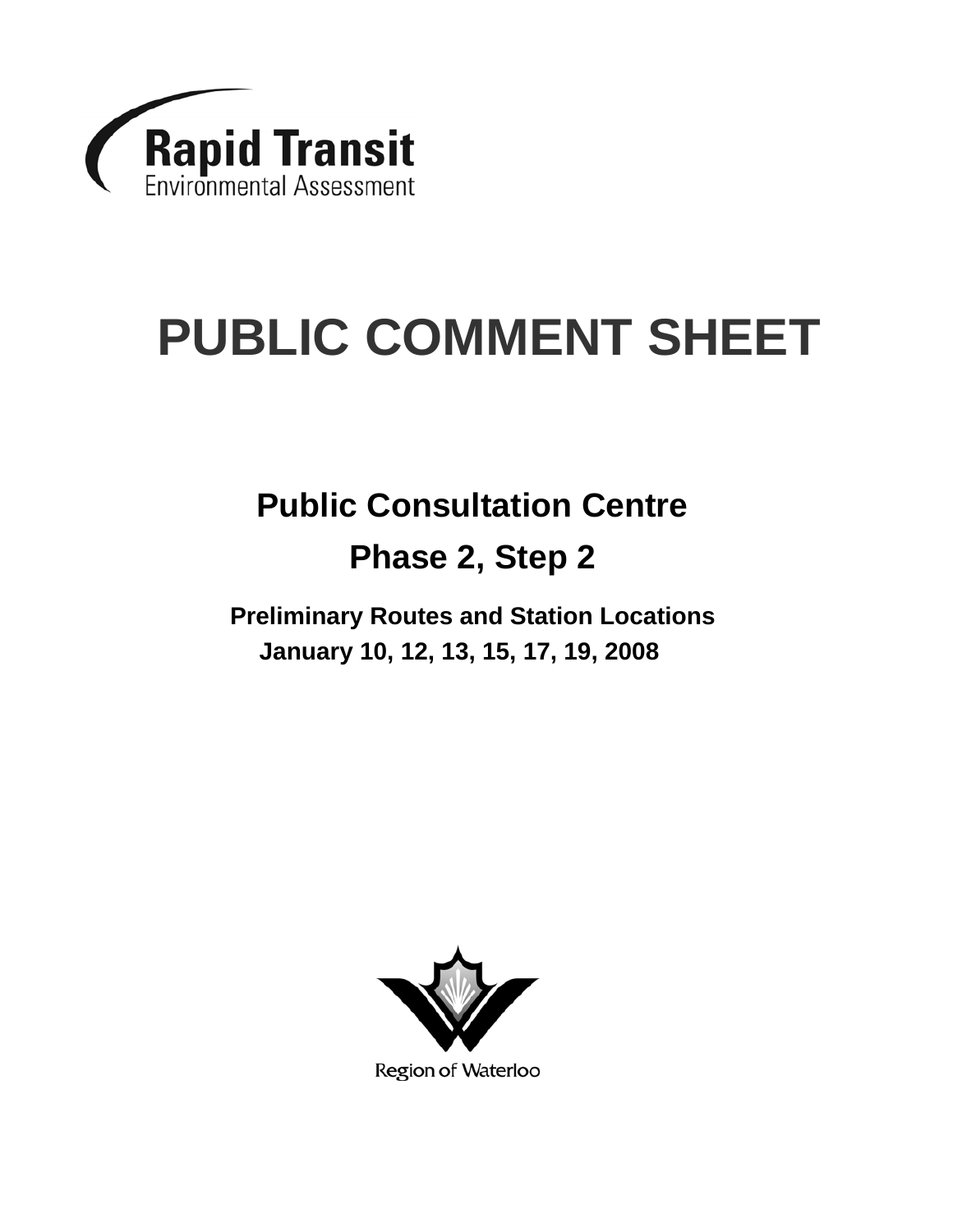

# **Provide Your Input!**

The Region of Waterloo requests your input on the questions listed in this Comment Sheet. All comments and information collected during this consultation centre will be considered as part of the Rapid Transit Environmental Assessment. For more information, several displays and handouts are available at each Public Consultation Centre. Public Consultation Centre information is also posted on the Rapid Transit website for your review at www.region.waterloo.on.ca/transitea.

#### **Please return this Comment Sheet by January 31, 2008.**

### **What Happens Next?**

The Region's consultants will take your comments into consideration during the formation and evaluation of the Rapid Transit system alternatives that will be completed in Phase 2, Step 3. These system alternatives will be assessed in the coming months, and presented to the public in Spring 2008.

### **How Do I Stay Informed?**

Public consultation is a critical and ongoing part of the Environmental Assessment (EA) process. The approved Terms of Reference, Phase 1 Report, Phase 2 evaluation results and a summary of all public input to date are available on the Region's website at: www.region.waterloo.on.ca/transitea along with other information related to the EA. The website will be updated regularly with information and notice of future public consultation events. If you would like to be added to the project mailing list, please go to the website and use the Sign Up feature, or provide your name, postal address, e-mail address and any group affiliation to:

Rapid Transit Environmental Assessment Region of Waterloo 150 Frederick Street, 8th Floor Kitchener, ON N2G 4J3 Phone: 519-575-4757, ext. 3242 Fax: 519-575-4449 email: rtinfo@region.waterloo.on.ca

Yanick Cyr, P. Eng., CFM Project Director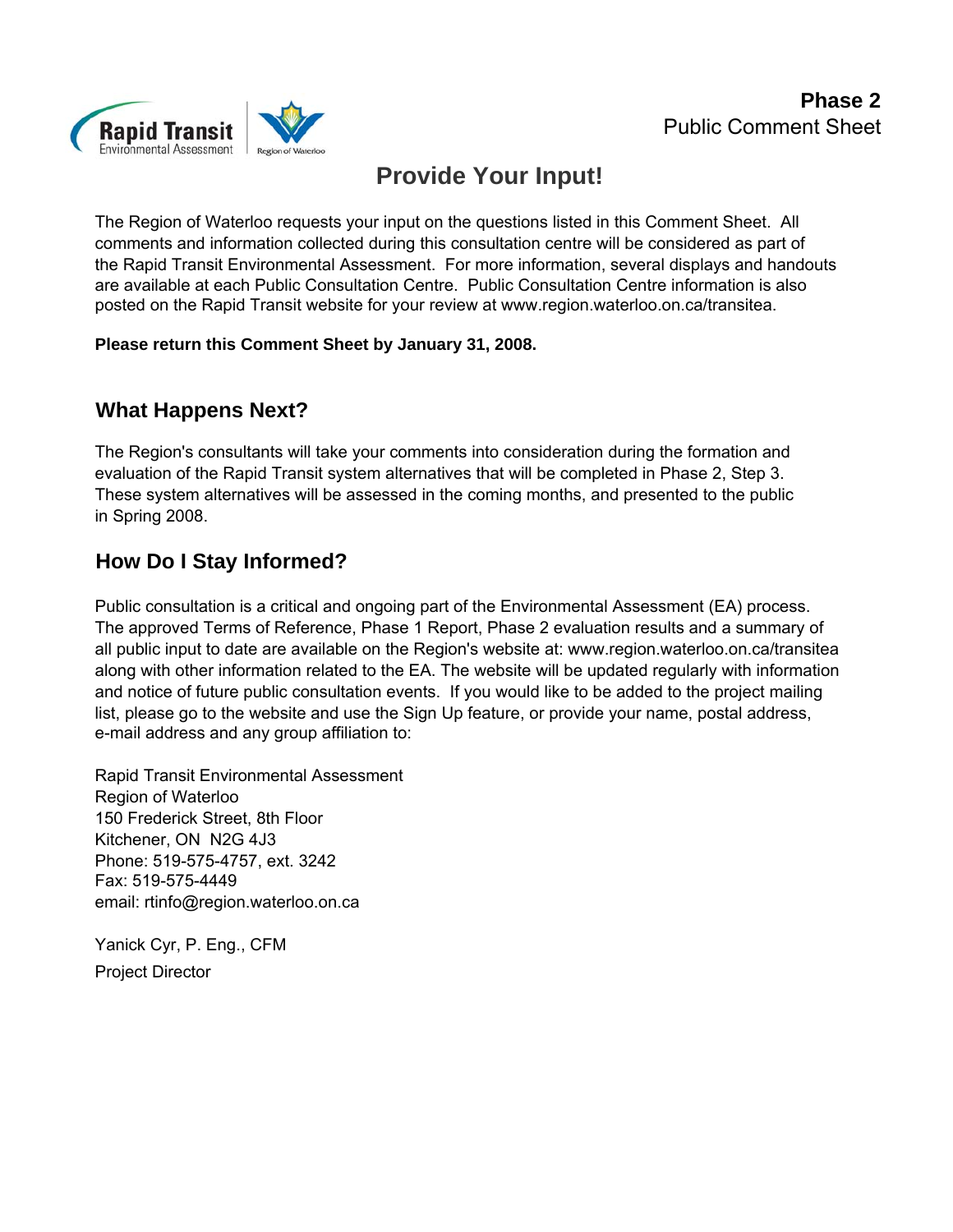

#### **COMMENT SHEET Rapid Transit Environmental Assessment (EA) Phase 2**

Please complete and place this Comment Sheet in the Comment Box so your views can be considered with the ranking of the rapid transit route alternatives for Waterloo Region. Maps showing ranked routes and associated station locations are inlcuded in the Phase 2, Step 2 Evaluation Results package. This information will also be made available on the Rapid Transit Environmental Assessment website. If you wish to prepare your comments later, please mail, fax, or e-mail your comments no later than January 31, 2008 to:

Rapid Transit Environmental Assessment 150 Frederick Street Kitchener, ON N2G 4J3 Phone: 519-575-4757, ext. 3242 Fax: 519-575-4449 E-mail: rtinfo@region.waterloo.on.ca

| Your name:              |  |  |
|-------------------------|--|--|
| <b>Mailing Address:</b> |  |  |
| Postal Code:            |  |  |
| Phone Number:           |  |  |
| E-mail:                 |  |  |
|                         |  |  |

#### **The Region's consultants have identified route and associated station location rankings:**

1. Overall, do you support the results of the Phase 2, Step 2 ranking?

Yes No Undecided

2. Segment Rankings:

Please let us know what you think about the route alternatives identified for each segment in the Study Area. In order to ensure your comments are accurately recorded, please write down the route number that corresponds to each of your statements.

#### *SAMPLE ONLY*

|                                        | <b>SEGMENT 1- Uptown to North Waterloo</b>                                                                                                      |                                        |                    |                                                               |  |  |  |
|----------------------------------------|-------------------------------------------------------------------------------------------------------------------------------------------------|----------------------------------------|--------------------|---------------------------------------------------------------|--|--|--|
|                                        | <b>Undecided</b><br>$Yes$ $No$<br>Do you agree with the Top Ranked Alternatives?<br>$\overline{X}$<br><b>Preferred</b><br>Rank<br>Route<br>Why? |                                        |                    |                                                               |  |  |  |
|                                        |                                                                                                                                                 | <b>1-4 LRT</b><br>King-Northfield-Rail | $\mathbf{\hat{v}}$ | This route is good because                                    |  |  |  |
|                                        | $\overline{2}$                                                                                                                                  | <b>1-6 LRT</b><br>King-University-Rail |                    | No Comment                                                    |  |  |  |
| Top Ranked                             | 3                                                                                                                                               | <b>1-1 LRT</b><br><b>King Street</b>   | Х                  | do not like this route because                                |  |  |  |
|                                        | 4                                                                                                                                               | <b>1-4 BRT</b><br>King-Northfield-Rail | $\mathbf{v}$       |                                                               |  |  |  |
|                                        | $\boldsymbol{4}$                                                                                                                                | <b>1-6 BRT</b>                         |                    | No Comment                                                    |  |  |  |
| King-University-Rail<br>8<br>$1-5 LRT$ |                                                                                                                                                 |                                        |                    | What about this route option, it should be considered because |  |  |  |
| Other                                  |                                                                                                                                                 |                                        |                    |                                                               |  |  |  |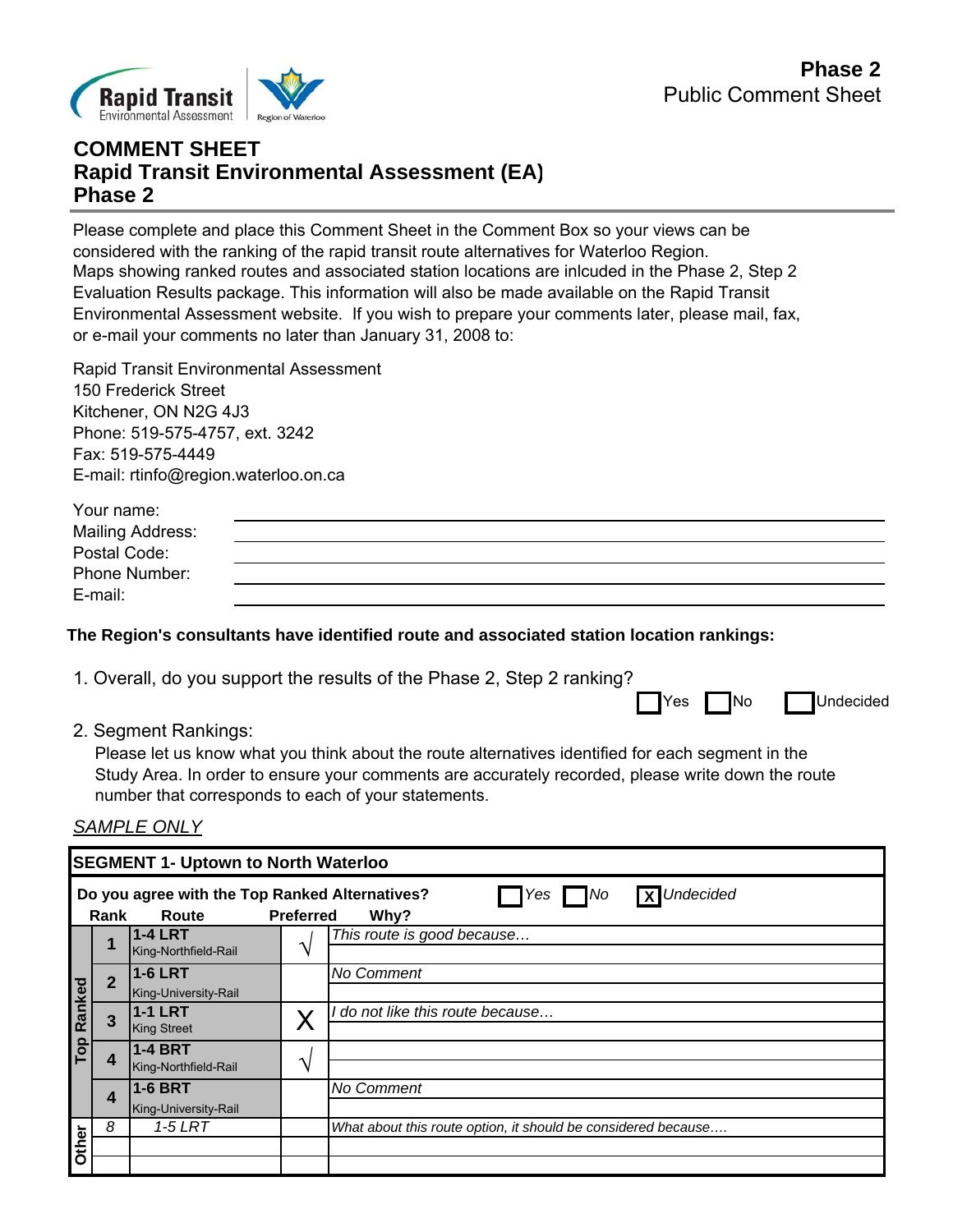

|                   |                | <b>SEGMENT 1 - Uptown to North Waterloo</b>             |                  |                                                                        |                      |                  |
|-------------------|----------------|---------------------------------------------------------|------------------|------------------------------------------------------------------------|----------------------|------------------|
|                   | Rank           | Do you agree with the Top Ranked Alternatives?<br>Route | <b>Preferred</b> | Why?                                                                   | Yes No Undecided     |                  |
|                   | 1              | <b>1-4 LRT</b>                                          |                  |                                                                        |                      |                  |
|                   |                | King-Northfield-Rail                                    |                  |                                                                        |                      |                  |
|                   | $\overline{2}$ | <b>1-6 LRT</b>                                          |                  |                                                                        |                      |                  |
| <b>Top Ranked</b> |                | King-University-Rail                                    |                  |                                                                        |                      |                  |
|                   | $\mathbf{3}$   | <b>1-1 LRT</b><br><b>King Street</b>                    |                  |                                                                        |                      |                  |
|                   |                | <b>1-4 BRT</b>                                          |                  |                                                                        |                      |                  |
|                   | 4              | King-Northfield-Rail                                    |                  |                                                                        |                      |                  |
|                   |                | <b>1-6 BRT</b>                                          |                  |                                                                        |                      |                  |
|                   | 4              | King-University-Rail                                    |                  |                                                                        |                      |                  |
|                   |                |                                                         |                  |                                                                        |                      |                  |
|                   |                |                                                         |                  |                                                                        |                      |                  |
| Other             |                |                                                         |                  |                                                                        |                      |                  |
|                   |                |                                                         |                  |                                                                        |                      |                  |
|                   |                |                                                         |                  | <b>SEGMENT 2 - Uptown Waterloo to Downtown Kitchener</b>               |                      |                  |
|                   | Rank           | Do you agree with the Top Ranked Alternatives?<br>Route | <b>Preferred</b> |                                                                        | $\Box$ Yes $\Box$ No | <b>Undecided</b> |
|                   |                | <b>2-2 LRT</b>                                          |                  | Why?                                                                   |                      |                  |
|                   | 1              | King-Charles                                            |                  |                                                                        |                      |                  |
|                   |                | <b>2-2 BRT</b>                                          |                  |                                                                        |                      |                  |
|                   | $\overline{2}$ | King-Charles                                            |                  |                                                                        |                      |                  |
|                   |                | <b>2-6 LRT</b>                                          |                  |                                                                        |                      |                  |
|                   | $\mathbf{3}$   | Weber-Queen-Charles                                     |                  |                                                                        |                      |                  |
| <b>Top Ranked</b> |                | <b>2-1 LRT</b>                                          |                  |                                                                        |                      |                  |
|                   | 4              | King-Queen-Rail                                         |                  |                                                                        |                      |                  |
|                   | 4              | <b>2-3 LRT</b>                                          |                  |                                                                        |                      |                  |
|                   |                | King-Duke-Courtland                                     |                  |                                                                        |                      |                  |
|                   |                |                                                         |                  |                                                                        |                      |                  |
| Other             |                |                                                         |                  |                                                                        |                      |                  |
|                   |                |                                                         |                  |                                                                        |                      |                  |
|                   |                |                                                         |                  | SEGMENT 3 - Downtown Kitchener to South Kitchener (Fairview Park Mall) |                      |                  |
|                   |                |                                                         |                  |                                                                        |                      |                  |
|                   | Rank           | Do you agree with the Top Ranked Alternatives?<br>Route | <b>Preferred</b> |                                                                        | Yes No Undecided     |                  |
|                   |                | <b>3-2 LRT</b>                                          |                  | Why?                                                                   |                      |                  |
|                   | 1              | Charles-Shelly-Hydro                                    |                  |                                                                        |                      |                  |
|                   |                | <b>3-3 LRT</b>                                          |                  |                                                                        |                      |                  |
|                   | $\overline{2}$ | Charles-Courtland                                       |                  |                                                                        |                      |                  |
|                   |                | <b>3-2 BRT</b>                                          |                  |                                                                        |                      |                  |
|                   | $\mathbf{3}$   | Charles-Shelly-Hydro                                    |                  |                                                                        |                      |                  |
| <b>Top Ranked</b> |                | <b>3-4 LRT</b>                                          |                  |                                                                        |                      |                  |
|                   | 4              | Charles-Ottawa-Rail                                     |                  |                                                                        |                      |                  |
|                   |                | <b>3-1 LRT</b>                                          |                  |                                                                        |                      |                  |
|                   | 5              | Charles-Kingsway                                        |                  |                                                                        |                      |                  |
| Other             |                |                                                         |                  |                                                                        |                      |                  |
|                   |                |                                                         |                  |                                                                        |                      |                  |
|                   |                |                                                         |                  |                                                                        |                      |                  |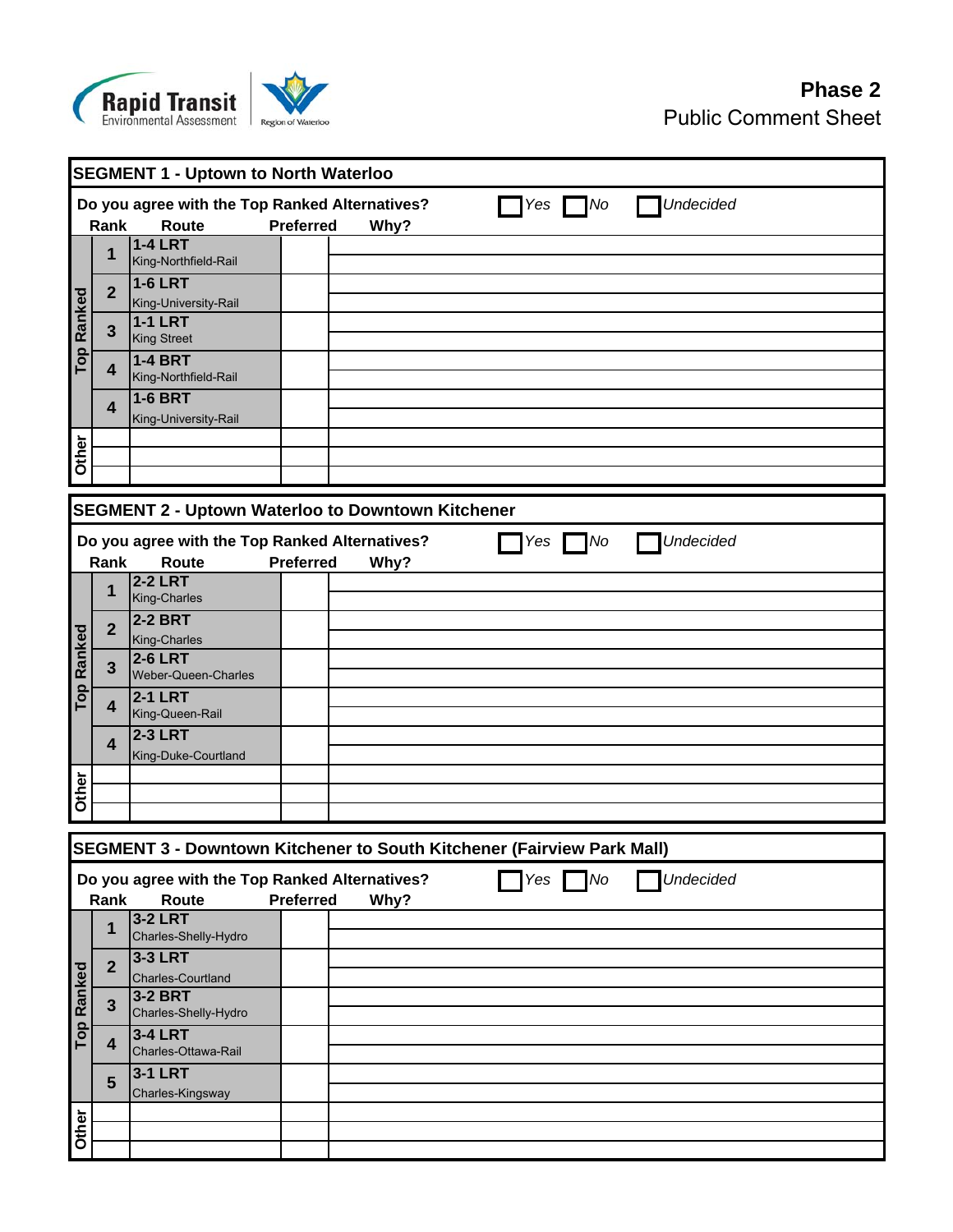

## **Phase 2** Public Comment Sheet

|                   | <b>SEGMENT 4 - South Kitchener to Cambridge (Preston)</b>                                                       |                                          |  |  |  |  |  |  |
|-------------------|-----------------------------------------------------------------------------------------------------------------|------------------------------------------|--|--|--|--|--|--|
|                   | Yes No Undecided<br>Do you agree with the Top Ranked Alternatives?<br>Rank<br><b>Preferred</b><br>Why?<br>Route |                                          |  |  |  |  |  |  |
|                   |                                                                                                                 | <b>4-4 BRT</b><br>Hwy 8-Sportsworld-Rail |  |  |  |  |  |  |
|                   | $\overline{2}$                                                                                                  | 4-6 BRT<br>Hwy 8-Speedsville             |  |  |  |  |  |  |
| <b>Top Ranked</b> | $\overline{3}$                                                                                                  | <b>4-4 LRT</b><br>Hwy 8-Sportsworld-Rail |  |  |  |  |  |  |
|                   | 4                                                                                                               | 4-6 LRT<br>Hwy 8-Speedsville             |  |  |  |  |  |  |
|                   | 5                                                                                                               | 4-3 LRT<br>Railway                       |  |  |  |  |  |  |
| Other             |                                                                                                                 |                                          |  |  |  |  |  |  |
|                   |                                                                                                                 |                                          |  |  |  |  |  |  |
|                   | <b>SEGMENT 5 - Preston Towne Centre to the Delta</b>                                                            |                                          |  |  |  |  |  |  |

|                   | Rank           | Do you agree with the Top Ranked Alternatives?<br>Route | <b>Preferred</b> | $\Box$ Yes $\Box$ No<br><b>Undecided</b><br>Why? |
|-------------------|----------------|---------------------------------------------------------|------------------|--------------------------------------------------|
|                   |                | $5-1$ LRT<br>Railway                                    |                  |                                                  |
| <b>Top Ranked</b> | $\overline{2}$ | $5-2$ LRT<br>Railway-Coronation                         |                  |                                                  |
|                   | 3              | 5-5 LRT<br>King-Coronation                              |                  |                                                  |
|                   | 4              | <b>5-4 LRT</b><br>King-Bishop                           |                  |                                                  |
|                   |                |                                                         |                  |                                                  |
| Other             |                |                                                         |                  |                                                  |
|                   |                |                                                         |                  |                                                  |

|            |                         | $5-2$ LRT                                      |                  |                               |
|------------|-------------------------|------------------------------------------------|------------------|-------------------------------|
| Top Ranked | $\overline{2}$          | Railway-Coronation                             |                  |                               |
|            |                         | <b>5-5 LRT</b>                                 |                  |                               |
|            | $\overline{\mathbf{3}}$ |                                                |                  |                               |
|            |                         | King-Coronation                                |                  |                               |
|            | $\overline{\mathbf{4}}$ | <b>5-4 LRT</b>                                 |                  |                               |
|            |                         | King-Bishop                                    |                  |                               |
|            |                         |                                                |                  |                               |
| Other      |                         |                                                |                  |                               |
|            |                         |                                                |                  |                               |
|            |                         |                                                |                  |                               |
|            |                         |                                                |                  |                               |
|            |                         | <b>SEGMENT 6 - Hespeler Road Area</b>          |                  |                               |
|            |                         | Do you agree with the Top Ranked Alternatives? |                  | <b>Undecided</b><br>$Yes \tN$ |
|            | Rank                    | Route                                          | <b>Preferred</b> |                               |
|            |                         |                                                |                  | Why?                          |
|            |                         |                                                |                  |                               |
|            | 1                       | <b>6-4 LRT</b>                                 |                  |                               |
|            |                         | Eagle-Waterway-Dunbar                          |                  |                               |
|            |                         | <b>6-5 LRT</b>                                 |                  |                               |
|            | $\mathbf 1$             | Eagle-Waterway-Bishop                          |                  |                               |
|            |                         | <b>6-1 BRT</b>                                 |                  |                               |
|            | $\overline{\mathbf{3}}$ | Hwy 401-Hespeler                               |                  |                               |
|            |                         |                                                |                  |                               |
|            | $\overline{3}$          | <b>6-4 BRT</b>                                 |                  |                               |
|            |                         | Eagle-Waterway-Dunbar                          |                  |                               |
| Top Ranked | 5                       | <b>6-3 LRT</b>                                 |                  |                               |
|            |                         | <b>Bishop-Hespeler</b>                         |                  |                               |
|            | 5                       | <b>6-5 BRT</b>                                 |                  |                               |
|            |                         | Eagle-Waterway-Bishop                          |                  |                               |
|            |                         |                                                |                  |                               |
| Other      |                         |                                                |                  |                               |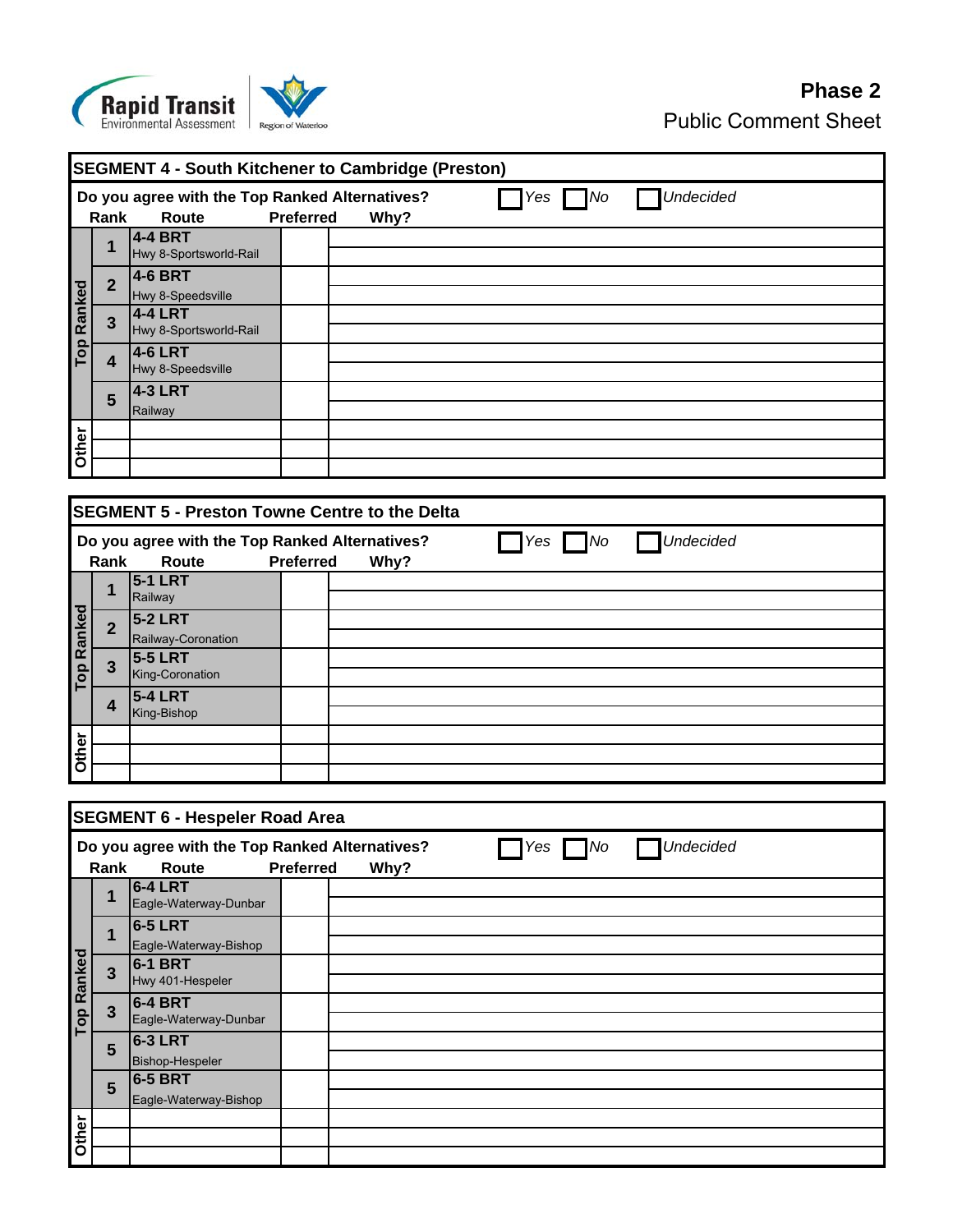

|            | <b>SEGMENT 7- The Delta to South Cambridge</b>                                                                                                |                                           |  |  |  |  |  |  |
|------------|-----------------------------------------------------------------------------------------------------------------------------------------------|-------------------------------------------|--|--|--|--|--|--|
|            | <b>Undecided</b><br>Do you agree with the Top Ranked Alternatives?<br>$\bigcap$ Yes $\bigcap$ No<br><b>Preferred</b><br>Why?<br>Rank<br>Route |                                           |  |  |  |  |  |  |
|            |                                                                                                                                               | <b>7-7 LRT</b><br>Rail-Beverly-Wellington |  |  |  |  |  |  |
|            | $\overline{2}$                                                                                                                                | <b>7-4 LRT</b><br>Railway                 |  |  |  |  |  |  |
| Top Ranked | $\overline{3}$                                                                                                                                | <b>7-7 BRT</b><br>Rail-Beverly-Wellington |  |  |  |  |  |  |
|            | 4                                                                                                                                             | <b>7-3 LRT</b><br>Hespeler-Water-Bruce    |  |  |  |  |  |  |
|            | 5                                                                                                                                             | <b>7-2 BRT</b><br>Hespeler-Water-Ainslie  |  |  |  |  |  |  |
|            |                                                                                                                                               |                                           |  |  |  |  |  |  |
| Other      |                                                                                                                                               |                                           |  |  |  |  |  |  |
|            |                                                                                                                                               |                                           |  |  |  |  |  |  |

3. Was the format and content of the information presented at this Public Consultation Centre informative and useful to you? Please feel free to provide feedback.

4. How would you like to be kept informed about the progress of the Rapid Transit Environmental Assessment? Please check those methods you prefer most:



Direct Mail/Newsletter **News Stories** L

Media ads **Other (Please Specify)** 

5. How did you hear about this Public Consultation Centre? Please check all that apply.



Road Sign (large mobile sign along major road) Sidewalk Sign (in front of building) Rapid Transit Newsletter